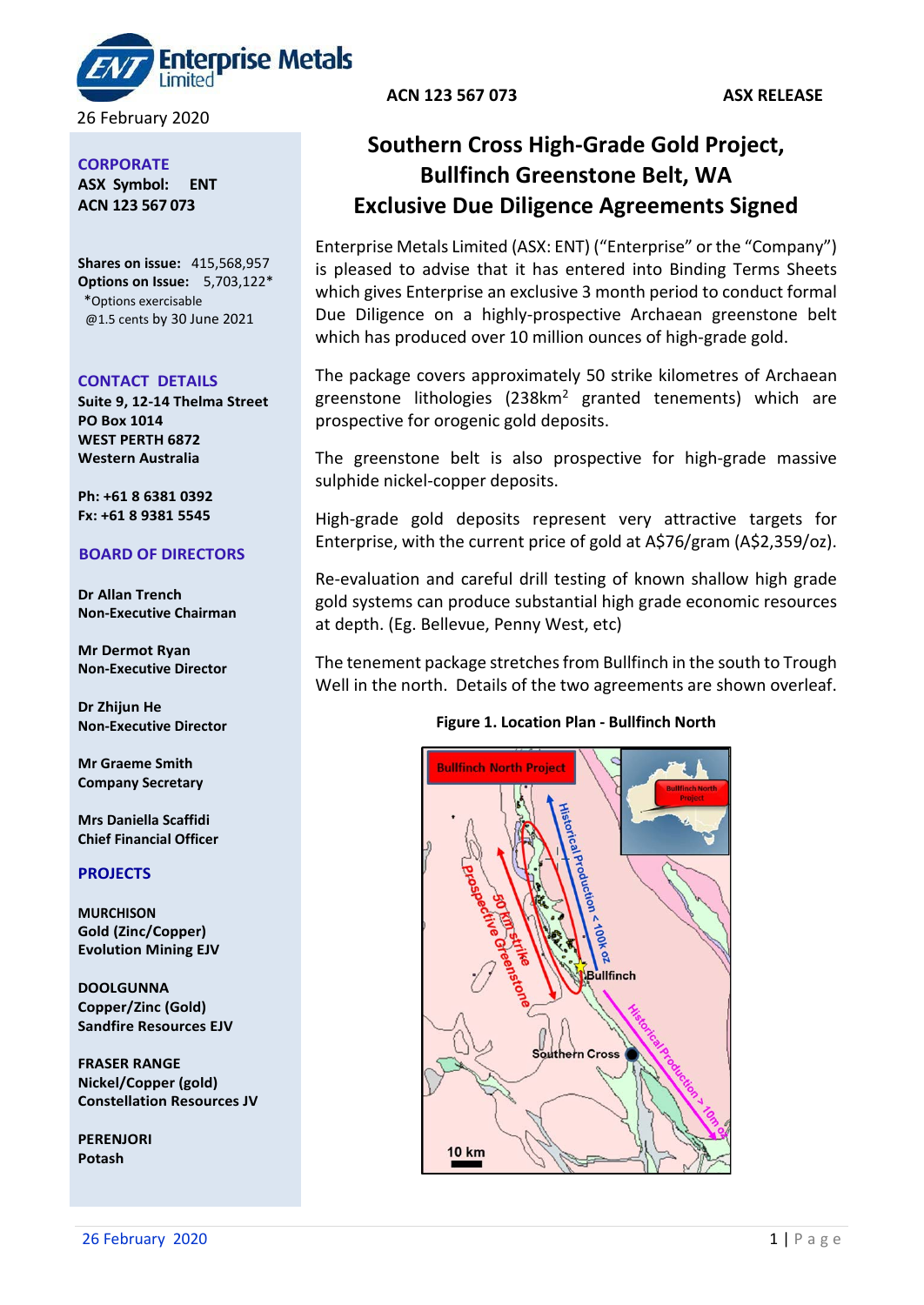

## **Figure 2. Location Plan - Bullfinch North Tenements**

## **BULLFINCH NORTH TERMS SHEET**

- $\triangleright$  Parties: Kym Anthony McClaren, Nickgraph Pty Ltd, West Australian Prospectors Pty Ltd and Kevin Andrew Williams.
- Tenements: E77/2325, P77/4350, 77/4370, 77/4519, 77/4520, 77/4521, 77/4522 and 77/4566 held by Kym McClaren; E77/2568 held by Nickgraph Pty Ltd; P77/4491 held by West Australian Prospectors Pty Ltd: Applications for P77/4539 and P77/4524 made by Williams
- $\triangleright$  Pay \$30,000 cash for 3 months exclusive due diligence Period,
- $\triangleright$  and if continuing, pay \$110,000 cash for Option to Purchase within 2 year Period,
- $\triangleright$  and if extending the Option to purchase for another 2 years, by \$140,000 cash,
- and if exercising the Option to Purchase, pay vendors \$400,000 cash and \$400,000 in ENT shares.
- $\triangleright$  All production subject to a 1.5% Gross Royalty capped at \$1 million.